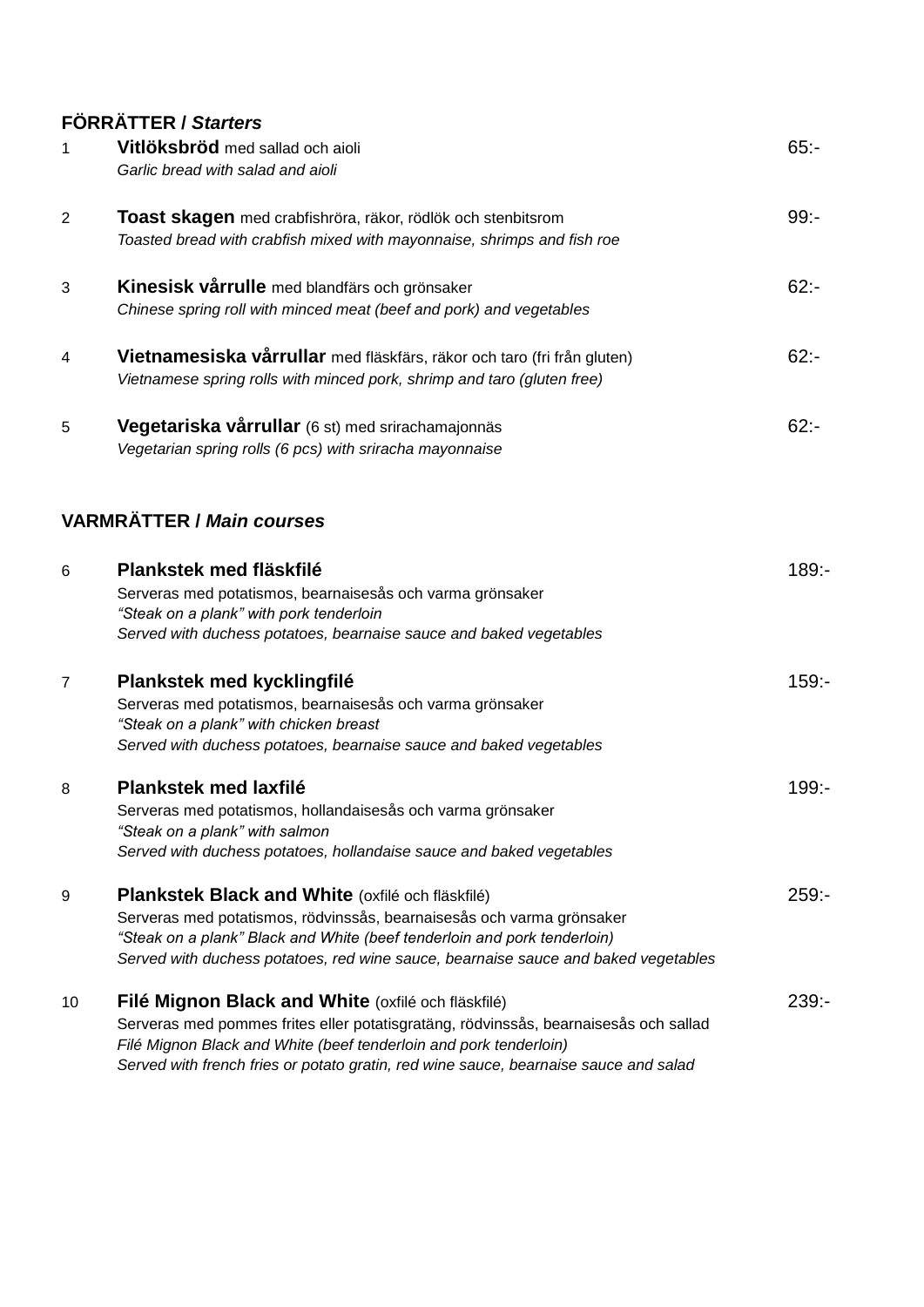| 11 | <b>Oxfilé pepparstek</b> med cognac- och grönpepparsås<br>Serveras med pommes frites eller potatisgratäng och sallad<br>Steak au poivre - beef tenderloin with cognac- and green pepper sauce<br>Served with french fries or potato gratin and salad                                  | $279: -$ |
|----|---------------------------------------------------------------------------------------------------------------------------------------------------------------------------------------------------------------------------------------------------------------------------------------|----------|
| 12 | Oxfilé tournedos med aromsmör och rödvinssås eller bearnaisesås<br>Serveras med pommes frites eller potatisgratäng och sallad<br>Steak Tournedos - beef tenderloin with spiced butter and red wine sauce<br>or bearnaise sauce<br>Served with french fries or potato gratin and salad | $279: -$ |
| 13 | Fläskfilé med husets bearnaisesås<br>Serveras med pommes frites eller potatisgratäng och sallad<br>Pork tenderloin with bearnaise sauce<br>Served with french fries or potato gratin and salad                                                                                        | $179: -$ |
| 14 | Cajunkryddad kycklingfilé med salsa och aioli<br>Serveras med pommes frites eller potatisgratäng och sallad<br>Cajun spiced chicken breast with salsa and aioli<br>Served with french fries or potato gratin and salad                                                                | $149: -$ |
| 15 | <b>Entrecôte</b> (svenskt kött) med husets bearnaisesås<br>Serveras med pommes frites eller potatisgratäng och sallad<br>Rib eye steak with bearnaise sauce<br>Served with french fries or potato gratin and salad                                                                    | $239: -$ |
| 16 | <b>Texasstek</b> (svenskt kött) med aromsmör<br>Serveras med pommes frites eller potatisgratäng och sallad<br>Sirloin steak with spiced butter<br>Served with french fries or potato gratin and salad                                                                                 | $259: -$ |
| 17 | <b>Fish and chips</b><br>Serveras med pommes frites, kall dillsås och sallad<br>Fish and chips<br>Served with french fries, cold dill sauce and salad                                                                                                                                 | $159: -$ |
| 18 | Hamburgare (200 g) med ost, tomat, sallad, lök och dressing<br>Serveras med pommes frites och bearnaisesås<br>Hamburger (200 g) with cheese, tomato, lettuce, onion and dressing<br>Served with french fries and bearnaise sauce                                                      | $159: -$ |
| 19 | <b>Kebabtallrik</b><br>Serveras med pommes frites, sallad, vitlökssås och ajvarsås<br>Kebab plate<br>Served with french fries, salad, garlic sauce and ajvar sauce                                                                                                                    | $139: -$ |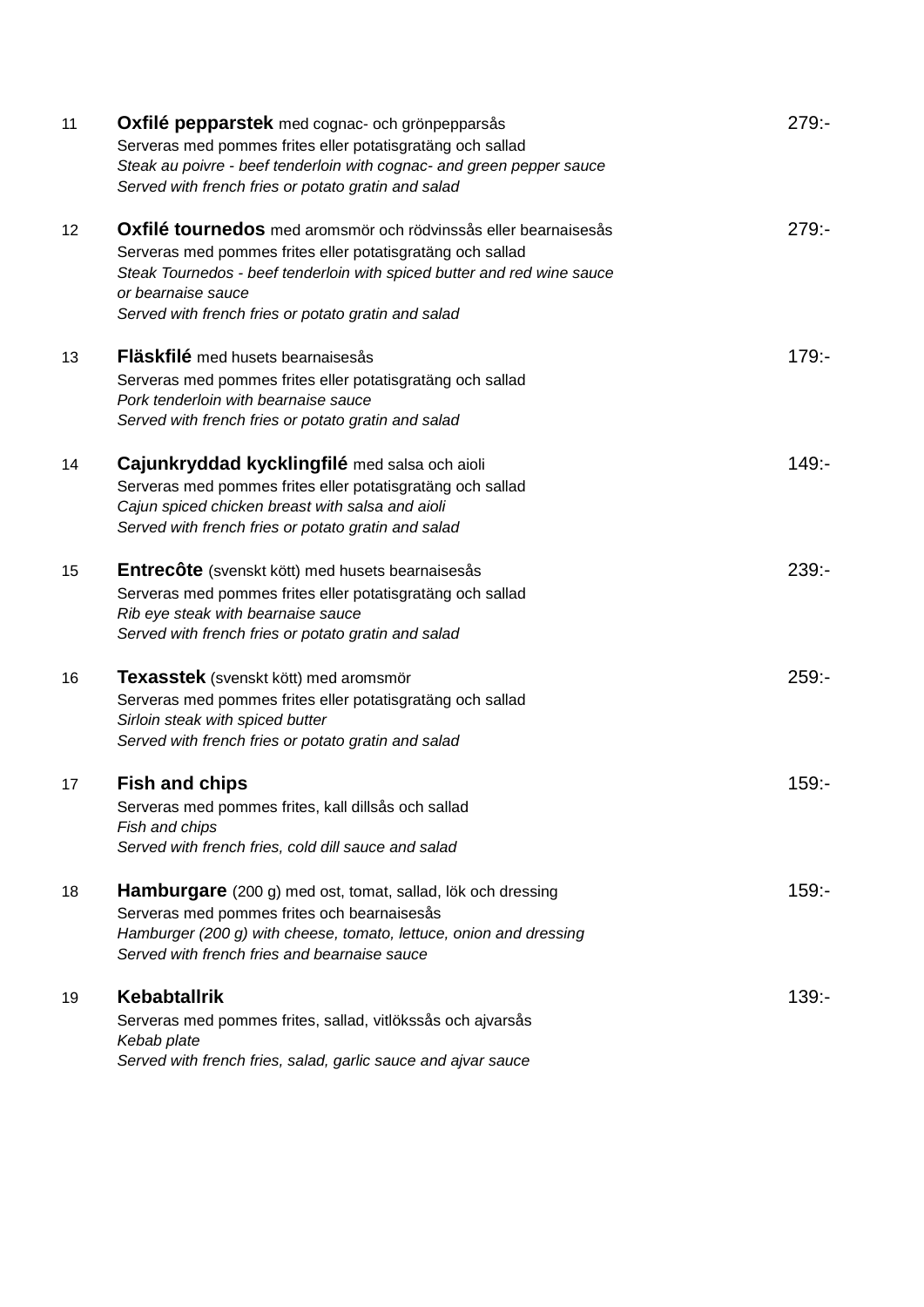| 20 | Vegetarisk burgare med ost, tomat, sallad, lök och dressing<br>Serveras med pommes frites och bearnaisesås<br>Vegetarian burger with cheese, tomato, lettuce, onion and dressing<br>Served with french fries and bearnaise sauce | $139: -$ |
|----|----------------------------------------------------------------------------------------------------------------------------------------------------------------------------------------------------------------------------------|----------|
| 21 | Vegetarisk schnitzel med bearnaisesås<br>Serveras med pommes frites eller potatisgratäng och sallad<br>Vegetarian schnitzel with bearnaise sauce<br>Served with french fries or potato gratin and salad                          | $149: -$ |
| 22 | Pasta med krämig oxfilésås<br>Pasta with slices of beef tenderloin in a creamy sauce                                                                                                                                             | $159: -$ |
| 23 | Pasta med krämig fläskfilésås<br>Pasta with slices of pork tenderloin in a creamy sauce                                                                                                                                          | $139 -$  |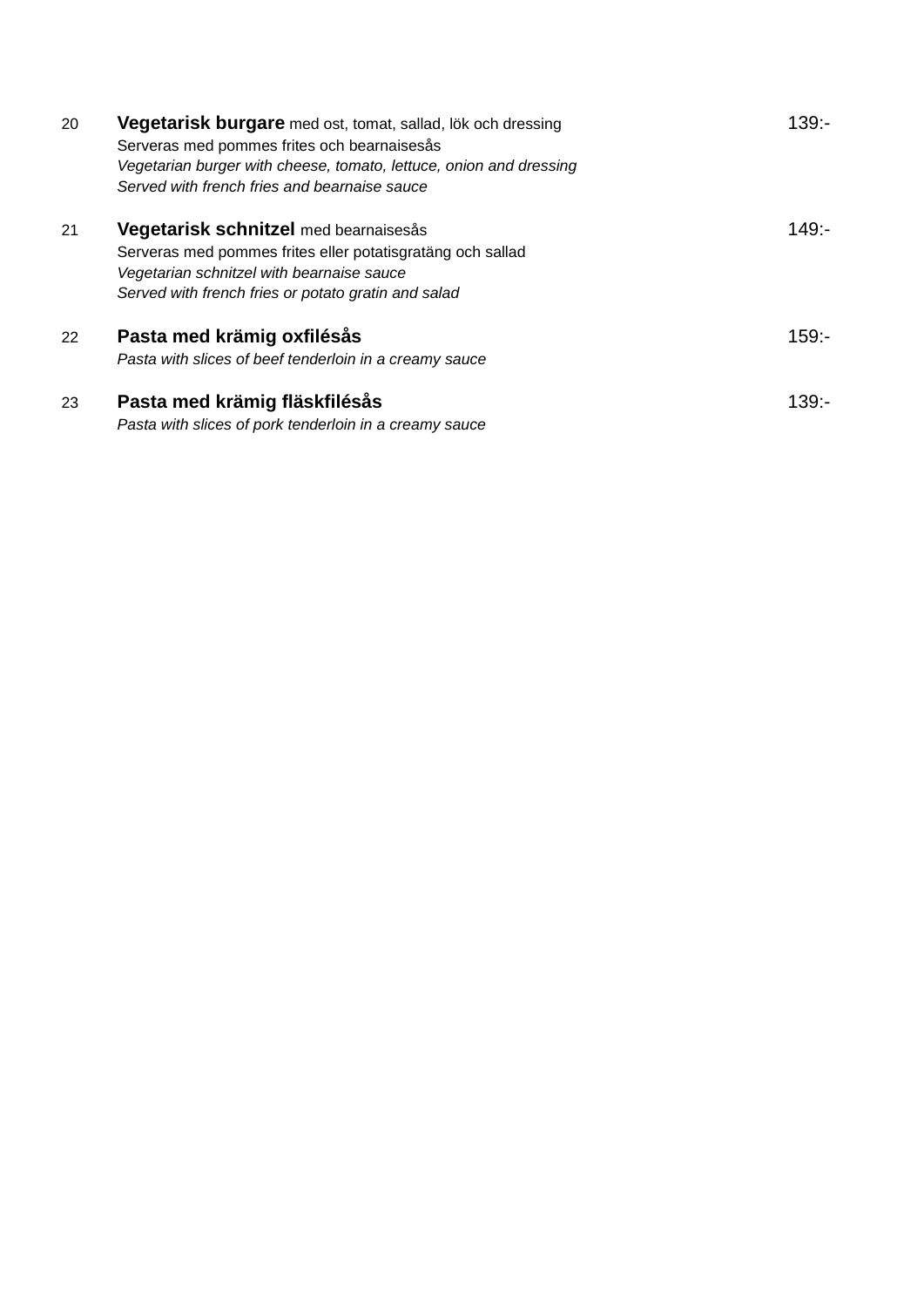# **ASIATISKA RÄTTER /** *Asian dishes*

| 24 | Kycklingspett marinerade med curry, citrongräs, vitlök och chili<br>Serveras med sataysås (innehåller jordnötter), jasminris och sallad<br>Chicken on skewer marinated with curry, lemongrass, garlic and chili<br>Served with satay sauce (contains peanuts), jasmine rice and salad               | $149: -$ |
|----|-----------------------------------------------------------------------------------------------------------------------------------------------------------------------------------------------------------------------------------------------------------------------------------------------------|----------|
| 25 | Fläskfiléspett marinerade med barbecuesås, vitlök och chili<br>Serveras med sataysås (innehåller jordnötter), jasminris och sallad<br>Pork on skewer marinated with barbecue sauce, garlic and chili<br>Served with satay sauce (contains peanuts), jasmine rice and salad                          | $159: -$ |
| 26 | Vietnamesisk grillad fläskkarré marinerad med vitlök, chili och citrongräs<br>Serveras med risnudlar, sallad, böngroddar och nuoc mam-sås<br>Vietnamese style grilled pork shoulder marinated with garlic, chili and lemongrass<br>Served with rice noodles, salad, bean sprouts and nuoc mam sauce | $159: -$ |
| 27 | Friterad kycklingfilé med sötsur sås eller currysås<br>Serveras med jasminris och sallad<br>Fried chicken with sweet and sour sauce or curry sauce<br>Served with jasmine rice and salad                                                                                                            | $139: -$ |
| 28 | Friterad kycklingfilé, pankopanerad med sötsur sås eller currysås<br>Serveras med jasminris och sallad<br>Panko breaded fried chicken with sweet and sour sauce or curry sauce<br>Served with jasmine rice and salad                                                                                | $159: -$ |
| 29 | Friterade tigerräkor med sötsur sås eller currysås<br>Serveras med jasminris och sallad<br>Fried tiger prawns with sweet and sour sauce or curry sauce<br>Served with jasmine rice and salad                                                                                                        | $189: -$ |
| 30 | Friterade tigerräkor, pankopanerade med sötsur sås eller currysås<br>Serveras med sötsur sås eller currysås, jasminris och sallad<br>Panko breaded fried tiger prawns with sweet and sour sauce or curry sauce<br>Served with jasmine rice and salad                                                | $199: -$ |
| 31 | Nasi goreng med fläskfiléspett och sataysås (innehåller jordnötter)<br>Stekt ris i curry med ägg, strimlad kycklingfilé och sallad<br>Nasi goreng with pork on skewer and satay sauce (contains peanuts)<br>Fried rice with curry, eggs, slices of chicken breast and salad                         | $149: -$ |
| 32 | Wokad ryggbiff med lök, purjolök och bambuskott<br>Serveras med jasminris och sallad<br>Stir-fried strip steak in a sauce with onions, leek and bamboo shoots<br>Served with jasmine rice and salad                                                                                                 | $159: -$ |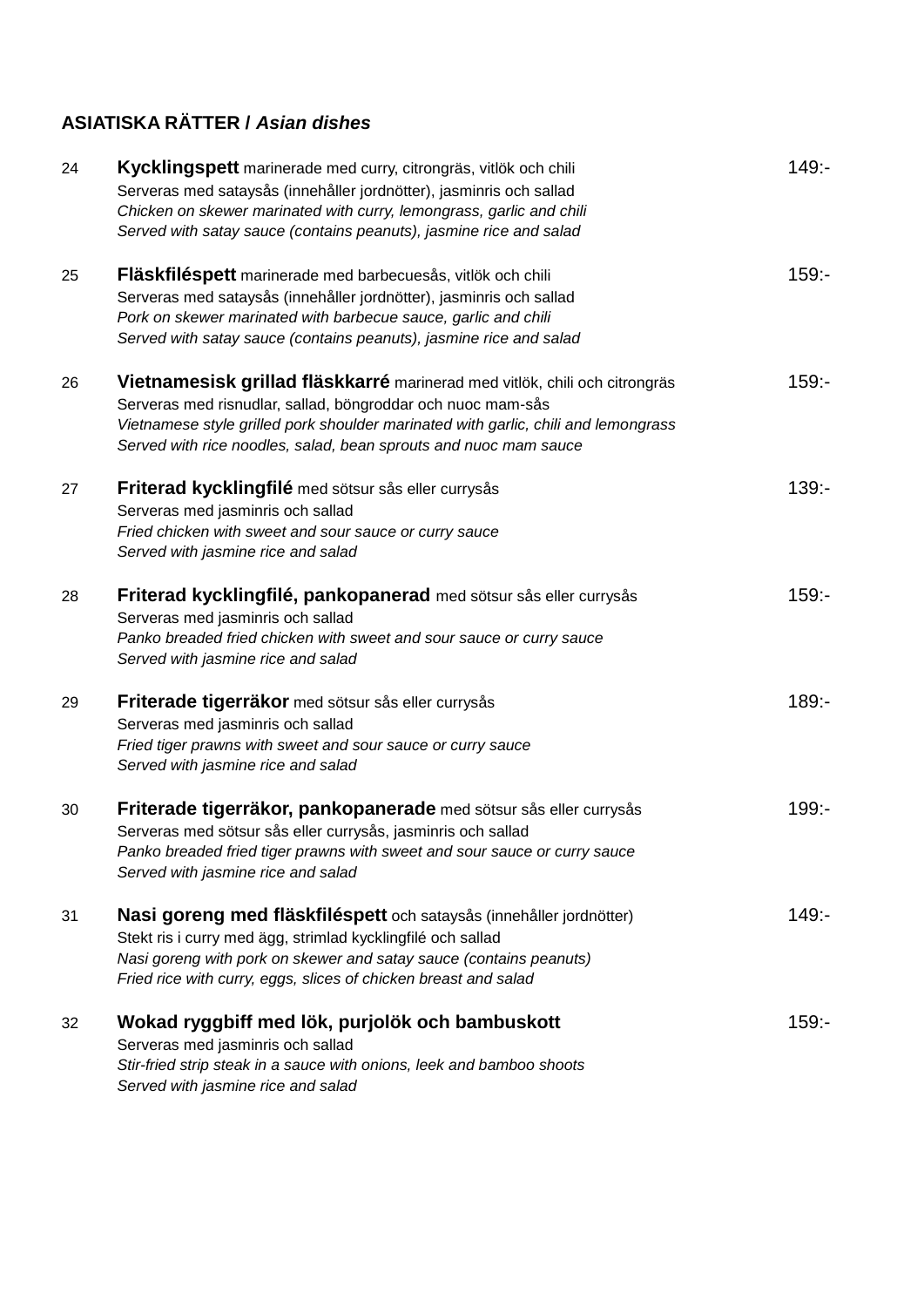| 33 | Wokad kycklingfilé med cashewnötter och grönsaker<br>Serveras med jasminris och sallad<br>Stir-fried chicken breast in a sauce with cashew nuts and vegetables<br>Served with jasmine rice and salad                                | $149: -$ |
|----|-------------------------------------------------------------------------------------------------------------------------------------------------------------------------------------------------------------------------------------|----------|
| 34 | Wokad kycklingfilé i röd curry och grönsaker<br>Serveras med jasminris och sallad<br>Stir-fried chicken breast in a red curry sauce and vegetables<br>Served with jasmine rice and salad                                            | $159: -$ |
| 35 | Wokade tigerräkor med vitlök, chili och grönsaker<br>Serveras med jasminris och sallad<br>Stir-fried tiger prawns with garlic, chili and vegetables<br>Served with jasmine rice and salad                                           | $199: -$ |
| 36 | Wokad tofu med cashewnötter och grönsaker<br>Serveras med jasminris och sallad<br>Stir-fried tofu with cashew nuts and vegetables<br>Served with jasmine rice and salad                                                             | $149: -$ |
| 37 | Pad thai med kycklingfilé wokade risnudlar med tamarind och grönsaker<br>Serveras med sallad och jordnötter<br>Pad thai with chicken breast - stir-fried rice noodles with tamarind and vegetables<br>Served with salad and peanuts | $149: -$ |
| 38 | Pad thai med tigerräkor wokade risnudlar med tamarind och och grönsaker<br>Serveras med sallad och jordnötter<br>Pad thai with tiger prawns - stir-fried rice noodles with tamarind and vegetables<br>Served with salad and peanuts | $199: -$ |
| 39 | Pad thai med tofu wokade risnudlar med tamarind och och grönsaker<br>Serveras med sallad och jordnötter<br>Pad thai with tofu - stir-fried rice noodles with tamarind and vegetables<br>Served with salad and peanuts               | $149: -$ |
| 40 | Knaperstekt anka med tamarindsås<br>Serveras med jasminris och sallad<br>Crispy fried duck with tamarind sauce<br>Served with jasmine rice and salad                                                                                | $219: -$ |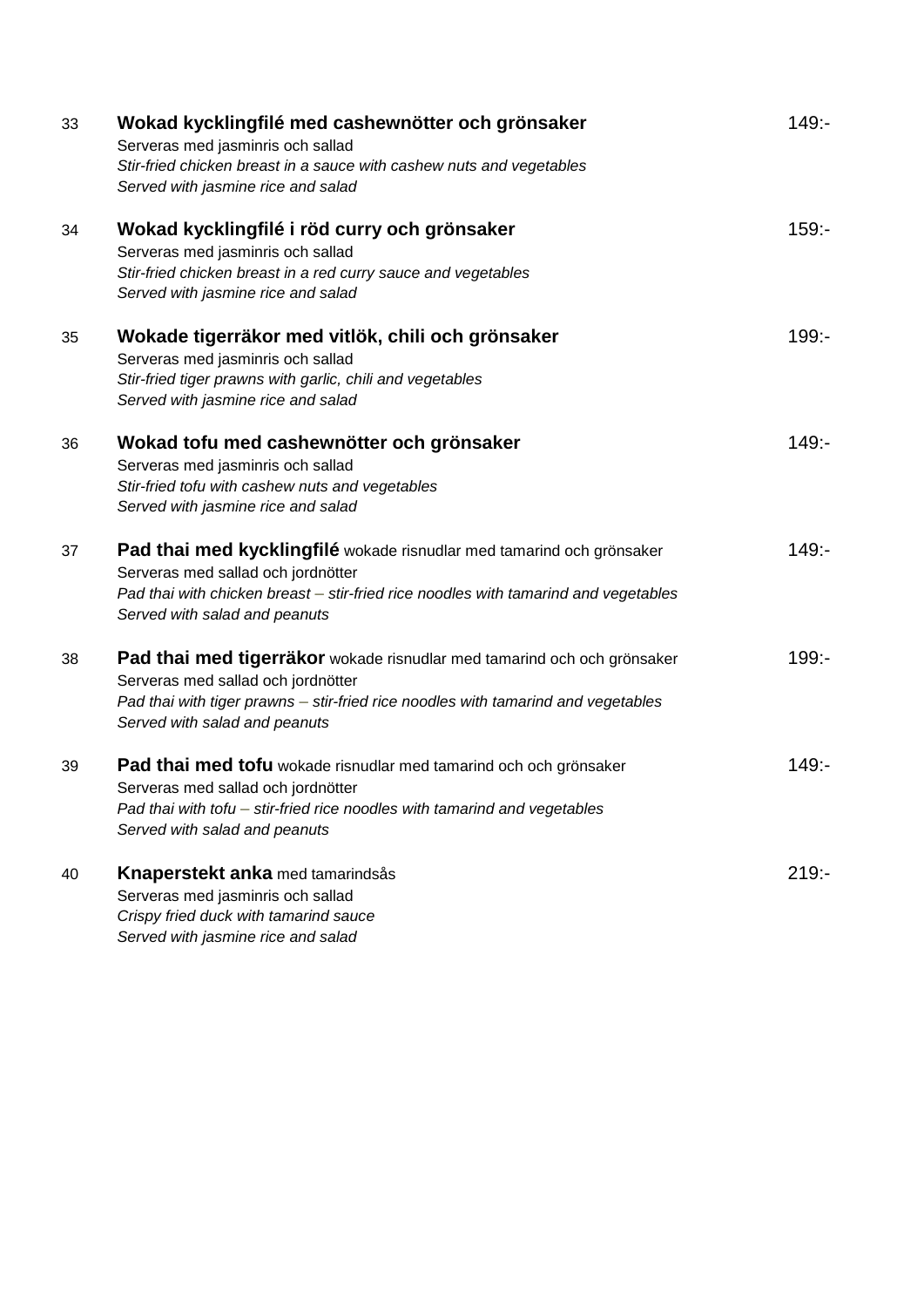## **SALLADER /** *Salads*

| 41 | <b>Husets kycklingsallad</b>                                                                                                                                                                               | $139: -$ |  |
|----|------------------------------------------------------------------------------------------------------------------------------------------------------------------------------------------------------------|----------|--|
|    | Varm kycklingfilé, rostad lök, Rhode Island-dressing eller vitlöksdressing och vitlöksbröd<br>Chicken salad – warm chicken breast, fried onions, Rhode Island dressing or garlic dressing and garlic breac |          |  |
| 42 | <b>Räksallad</b><br>Handskalade räkor, Rhode Island-dressing eller vitlöksdressing och vitlöksbröd<br>Shrimp salad with Rhode Island dressing or garlic dressing and garlic bread                          | $159: -$ |  |
| 43 | Halloumisallad med Rhode Island-dressing eller vitlöksdressing och vitlöksbröd<br>Halloumi salad with Rhode Island dressing or garlic dressing and garlic bread                                            | $139: -$ |  |
|    | <b>BARNMENY / Children's dishes</b>                                                                                                                                                                        |          |  |
| 44 | <b>Pannkakor</b> (2 st) med vispad grädde och jordgubbssylt<br>Pancakes (2 pcs) with whipped cream and strawberry jam                                                                                      | $55: -$  |  |
| 45 | <b>Köttbullar</b> (6 st) med pommes frites<br>Meatballs (6 pcs) with french fries                                                                                                                          | $65: -$  |  |
| 46 | Grillkorv (2 st) med pommes frites<br>Sausages (2 pcs) with french fries                                                                                                                                   | $65: -$  |  |
|    | <b>DESSERT / Desserts</b>                                                                                                                                                                                  |          |  |
| 47 | Vaniljglass med kolasås eller chokladsås och vispgrädde<br>Vanilla ice cream with toffee sauce or chocolate sauce and whipped cream                                                                        | $48: -$  |  |
| 48 | Friterad banan med vaniljglass och vispgrädde<br>Deep fried banana with vanilla ice cream and whipped cream                                                                                                | $59: -$  |  |
| 49 | Friterad ananas med vaniljglass och vispgrädde<br>Deep fried pineapple with vanilla ice cream and whipped cream                                                                                            | $59: -$  |  |
| 50 | Banana split banan, vaniliglass, chokladsås och vispgrädde<br>Banana split - banana, vanilla ice cream, chocolate sauce and whipped cream                                                                  | $59: -$  |  |
| 51 | Hembakad hallon- och blåbärspaj med vaniljsås<br>Homemade raspberry and blueberry crumble with vanilla custard                                                                                             | $59: -$  |  |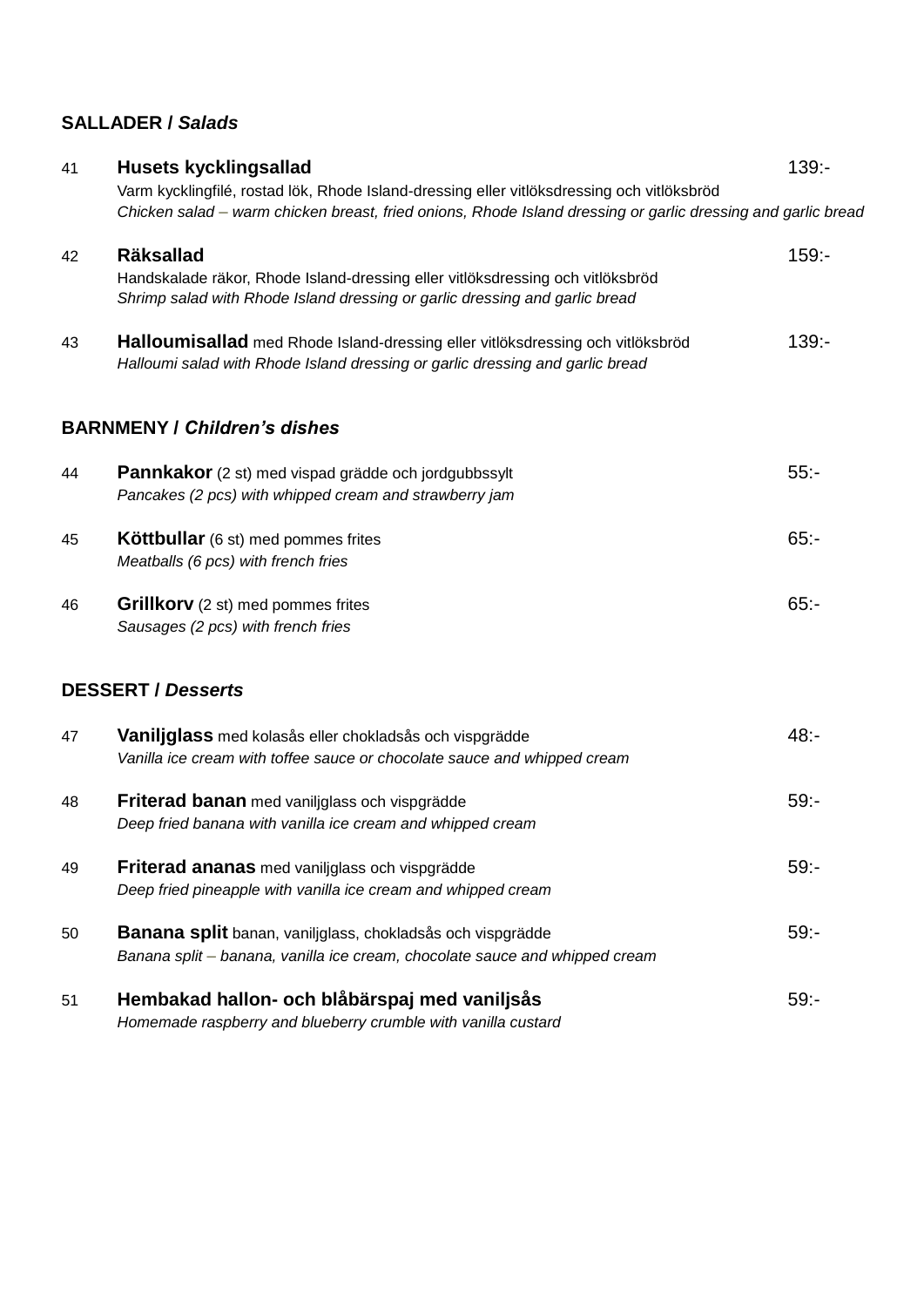### **Dryck /** *Beverages* **Röda viner /** *Red wines*

#### **Öl /** *Beer*

*Coffee/Tea*

|                                                                                                                                                        |                                                        |                                                                        | Mariestad 50 cl                                      | $65: -$ |
|--------------------------------------------------------------------------------------------------------------------------------------------------------|--------------------------------------------------------|------------------------------------------------------------------------|------------------------------------------------------|---------|
| <b>Husets vin</b>                                                                                                                                      | House wine                                             |                                                                        | Mariestad Old ox 50 cl                               | $69: -$ |
| Glas<br>Flaska                                                                                                                                         | Glass<br><b>Bottle</b>                                 | $69: -$<br>270:                                                        |                                                      |         |
|                                                                                                                                                        |                                                        |                                                                        | Falcon 50 cl                                         | $65: -$ |
| <b>II Nostro</b><br>Rosso Puglia, Italien (ekologiskt)                                                                                                 |                                                        | $329: -$                                                               | Höga Kusten 50 cl                                    | 65:     |
| lakrits.                                                                                                                                               |                                                        | Mycket fruktig smak med inslag av björnbär, kryddor, hallon och        | Eriksberg 50 cl                                      | $65: -$ |
| Rosso Puglia, Italy (organic)                                                                                                                          | Passar till vegetariska rätter och ljust kött.         |                                                                        | Carlsberg Export 33 cl                               | $55: -$ |
|                                                                                                                                                        | Food pairing: vegetarian dishes and white meats.       | Fresh aromas of blackberries, spices, raspberries and liquorice.       | Carlsberg Hof 33 cl                                  | 49:-    |
| <b>Canaletto</b>                                                                                                                                       |                                                        | $359: -$                                                               | Heineken 33 cl                                       | $55: -$ |
| Zinfandel, Italy                                                                                                                                       |                                                        | Mycket fruktig smak med fatkaraktär, inslag av björnbär, mynta,        | Staropramen 33 cl                                    | $62: -$ |
| choklad och kryddnejlika.<br>Zinfandel, Italy                                                                                                          | Passar till fläsk- och nötkött och vegetariska rätter. |                                                                        | Punk IPA 33 cl                                       | $72: -$ |
| and cloves.                                                                                                                                            |                                                        | Very fruity with oak character, hints of blackberries, mint, chocolate | A Ship Full of IPA 33 cl                             | $69: -$ |
|                                                                                                                                                        | Food pairing: pork, beef and vegetarian dishes.        |                                                                        | Sleepy Bulldog Pale Ale 33 cl                        | $72: -$ |
| Vita viner / White wines                                                                                                                               |                                                        |                                                                        | Sitting Bulldog IPA 33 cl                            | $72: -$ |
| Husets vin                                                                                                                                             | House wine                                             |                                                                        | Ängöl Prima Lager 33 cl                              | $72: -$ |
| Glas<br>Flaska                                                                                                                                         | Glass<br><b>Bottle</b>                                 | $69: -$<br>$270: -$                                                    | Melleruds Utmärkta Pilsner                           | $72: -$ |
| <b>II Nostro</b>                                                                                                                                       |                                                        | $329: -$                                                               |                                                      |         |
| Grecanico, Italien                                                                                                                                     |                                                        |                                                                        | <b>Cider</b>                                         |         |
| apelsinblommor.                                                                                                                                        |                                                        | Mycket fruktig smak med inslag av päron, galiamelon, ananas och        | Briska 33 cl                                         | 63:     |
| Passar till fågel och fisk.                                                                                                                            |                                                        |                                                                        | Päron eller Äpple/Fläder                             |         |
| Grecanico, Italy<br>blossom.                                                                                                                           |                                                        | Very fruity with hints of pears, galia melon, pineapple and orange     | Pear or Apple/Elderflower                            |         |
| Food pairing: Poultry and fish.                                                                                                                        |                                                        |                                                                        |                                                      |         |
|                                                                                                                                                        |                                                        |                                                                        | Alkoholfri öl<br>Carlsberg eller Mariestad           | 52:     |
| <b>Moselland</b><br>Riesling, Tyskland (ekologiskt)                                                                                                    |                                                        | $329: -$                                                               |                                                      |         |
| Druvig smak med sötma, inslag av päron, honungsmelon och<br>citrus.<br>Passar till fisk, skaldjur och asiatiska rätter.<br>Riesling, Germany (organic) |                                                        |                                                                        | Alkoholfritt vin                                     | 55:     |
|                                                                                                                                                        |                                                        |                                                                        | Ovrig dryck / Other beverages                        |         |
| citrus.                                                                                                                                                |                                                        | Sweet flavours from grapes and hints of pears, winter melon and        | Lättöl 33 cl                                         | 32:-    |
| Food pairing: seafood and Asian dishes.                                                                                                                |                                                        |                                                                        | Light Beer 33 cl                                     |         |
| Rosévin / Rosé wine                                                                                                                                    |                                                        |                                                                        |                                                      |         |
|                                                                                                                                                        |                                                        |                                                                        | Coca-Cola/Fanta/Sprite 33 cl                         | $32: -$ |
|                                                                                                                                                        |                                                        |                                                                        | Mineralvatten                                        | $32: -$ |
| Husets vin<br>Glas<br>Flaska                                                                                                                           | House wine<br>Glass<br><b>Bottle</b>                   | $69: -$<br>$270: -$                                                    | Naturell eller citron 33 cl<br>Sparkling Water 33 cl |         |
|                                                                                                                                                        |                                                        |                                                                        | Natural or lemon flavour                             |         |
| Cava                                                                                                                                                   |                                                        |                                                                        | Apelsinjuice / Orange juice                          | $32: -$ |
| Liten flaska (200ml)<br>Stor flaska (750ml)                                                                                                            |                                                        | $109: -$<br>$375: -$                                                   | Mjölk / Milk<br>Kaffe/Te                             | $25: -$ |